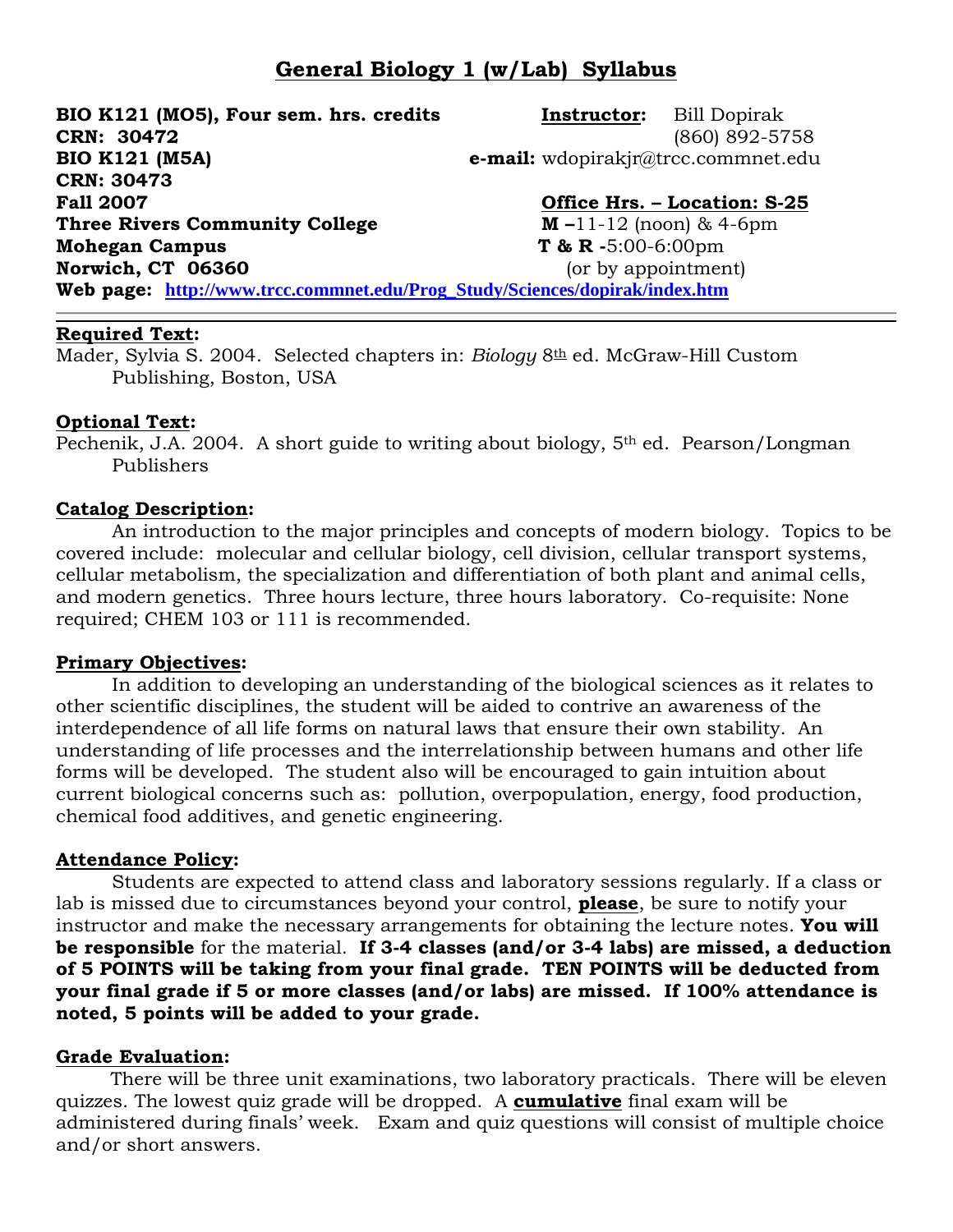#### **Add/Drop Procedures:**

Please consult the school catalog for this policy.

#### **Suggestions for the course:**

To gain a better understanding be sure to read the required reading sections **before** coming to class. Also, be prepared to participate in classroom discussions.

#### **Grading:**

Final grade will based on the following:

| Semester Grade*------------------------50%             |      |
|--------------------------------------------------------|------|
| Laboratory $Grade^{\pounds}$ ----------------------30% |      |
| Final Examination----------------------20%             |      |
|                                                        | 100% |

\*Semester grade =  $40\%$  Unit tests +  $10\%$  quizes  $E$ Laboratory grade = 15% Lab practicals + 15% Lab reports

### **Final Grade:**

| $100.0 - 99.0 = A$  | $79.4 - 77.5 = C +$ |
|---------------------|---------------------|
| $98.9 - 93.5 = A$   | $77.4 - 72.5 = C$   |
| $93.4 - 90.5 = A$   | $72.4 - 69.5 = C$   |
| $90.4 - 87.5 = B +$ | $69.4 - 63.5 = D +$ |
| $87.4 - 84.5 = B$   | $63.4 - 59.5 = D$   |
| $84.4 - 79.5 = B -$ | $59.4 - 00.0 = F$   |

### **College Withdrawal Policy:**

A student who finds it necessary to discontinue a course once class has met must provide written notice to the registrar. **See Registrar for dates.** After that period, a student wishing to withdraw must obtain written authorization of the instructor to receive a "W" grade on their academic record, non-punitive grade indicating termination of class participation. Students who do not withdraw, but stop attending **will recieve** a grade of "F" for the final grade. **Verbal withdrawals cannot be accepted**.

### **Disabilities Statement:**

If you have a hidden or visible disability that may require classroom or test-taking modifications, please see me as soon as possible.

### **Academic and Classroom Misconduct:**

The instructor has the primary responsibility for control over classroom behavior and maintenance of academic integrity, and can order the temporary removal or exclusion from the classroom, and/or laboratory, of any student engaged in conduct violative of the general rules and regulation of the institution. Extended or permanent exclusion from classroom, and/or laboratory, or further disciplinary action can be effected only through appropriate college procedure. Plagiarism, cheating, or any form of academic dishonesty is **prohibited**. Students guilty of academic dishonesty directly or indirectly will receive a **zero** for an exercise or exam and may receive an **F** for the course in addition to other possible disciplinary sanctions that maybe imposed through the regular institutional procedures. Any student that believes he or she has been erroneously accused may appeal the case through the appropriate institutional procedures if their grade was affected.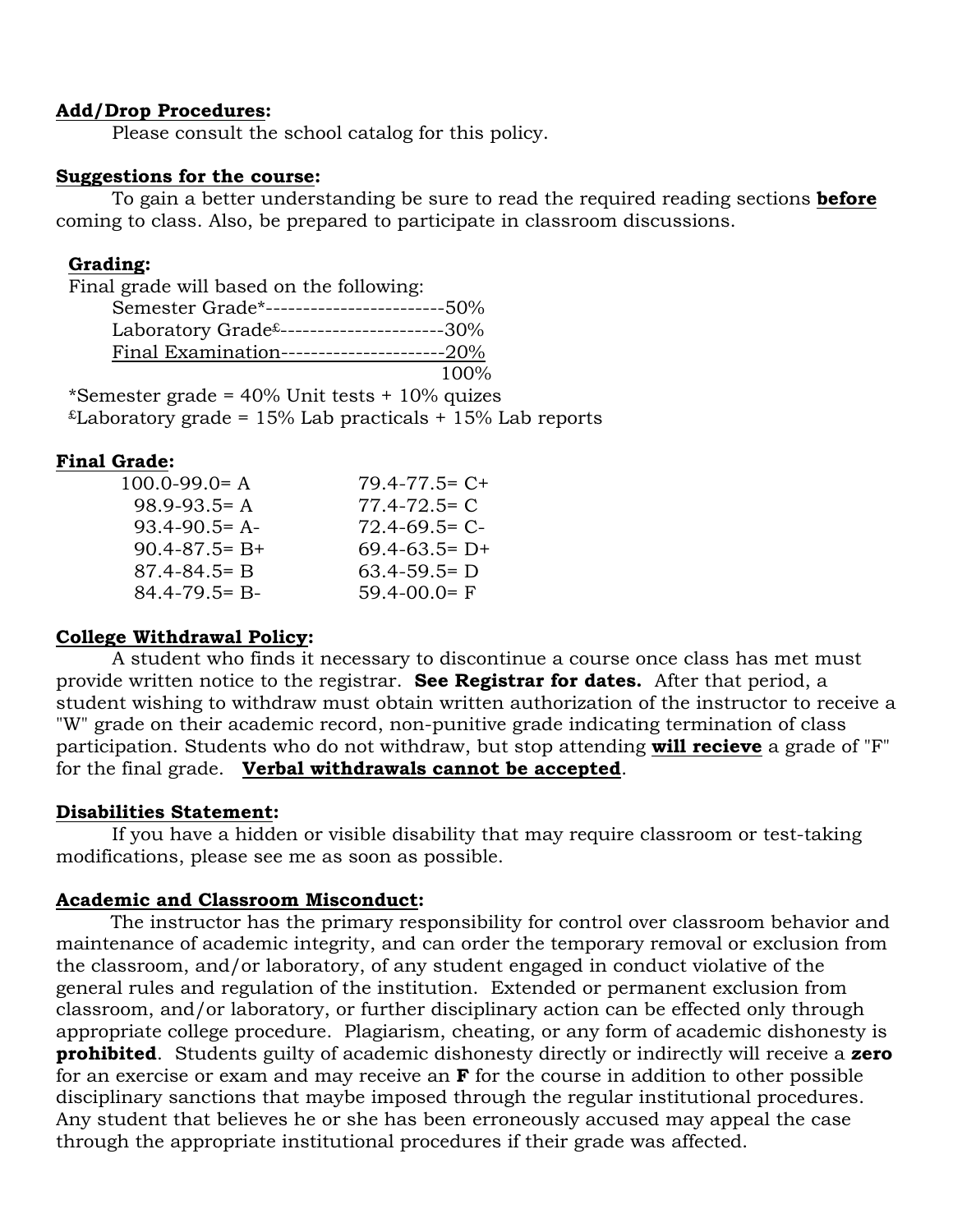### **BIO K121 General Biology I w/Lab Tentative Schedule Fall 2007 Lecture: 3:25pm-4:50pm T/R Room 213 Laboratory: 3:00pm-6:00pm W Room 212**

**Mader**

### **Required readings in**

| Date  | <b>Topic</b>                                                        | <b>Chapter</b> |
|-------|---------------------------------------------------------------------|----------------|
| 08/28 | Orientation / The scientific method                                 |                |
| 08/29 | LAB - The scientific method                                         |                |
| 08/30 | Characteristics of Life                                             | $\mathbf{1}$   |
| 01/04 | <b>LAB</b> (laboratory procedures/introduction to the microscope)   |                |
| 02/01 | Chemistry and life - Quiz 1                                         | $\mathbf 2$    |
| 02/06 | <b>LAB</b> (Chemistry)                                              |                |
| 02/08 | Chemistry and life (cont.) - Quiz 2                                 | 3              |
| 02/13 | <b>LAB</b> (The structures of the cell/Models and microscope study) |                |
| 02/15 | The cell - Structures and functions - Quiz 3                        | 4              |
| 02/20 | <b>CLASSES NOT IN SESSION</b>                                       |                |
| 02/22 | The cell wall and membrane - structure and function - Quiz 4        | 5              |
| 02/27 | <b>LAB</b> (Diffusion and osmosis)                                  |                |
| 03/01 | UNIT EXAM I                                                         |                |
| 03/06 | <b>LAB</b> (Mitosis/meiosis)                                        |                |
| 03/08 | Cell division - mitosis and meiosis - Quiz 5                        | 9,10           |
| 03/13 | LAB PRACTICAL I                                                     |                |
| 03/20 | <b>SPRING BREAK</b>                                                 |                |
| 03/22 | <b>NO CLASSES</b>                                                   |                |
| 03/27 | LAB (Microscopic study of animal tissues)                           |                |
| 03/29 | Animal tissue - Quiz - 6                                            |                |
| 04/03 | <b>LAB</b> (Animal tissues cont.)                                   | 25             |
| 04/05 | Plant structure/function - Quiz 7                                   | 25             |
| 04/10 | <b>LAB</b> (Microscopic study of plant tissues)                     |                |
| 04/12 | Cellular metabolism - Quiz 8                                        | 6              |
| 04/17 | <b>LAB</b> Photosynthesis                                           |                |
| 04/19 | <b>UNIT EXAM II - Photosynthesis</b>                                | $\mathbf 7$    |
| 04/24 | <b>LAB</b> (Inheritance)                                            |                |
| 04/26 | Inheritance - Quiz 9                                                | 11             |
| 05/01 | <b>LAB</b> (Open – review)                                          |                |
| 05/03 | Molecular Genetics - Quiz 10                                        | 12,13          |
| 05/08 | LAB PRACTICAL II                                                    |                |
| 05/15 | UNIT EXAM III                                                       |                |
| 05/17 | <b>FINAL EXAM</b>                                                   |                |

#### **Syllabus Revisions:**

This schedule may be subject to change as the instructor sees fit. Any changes will be announced by the instructor in advance.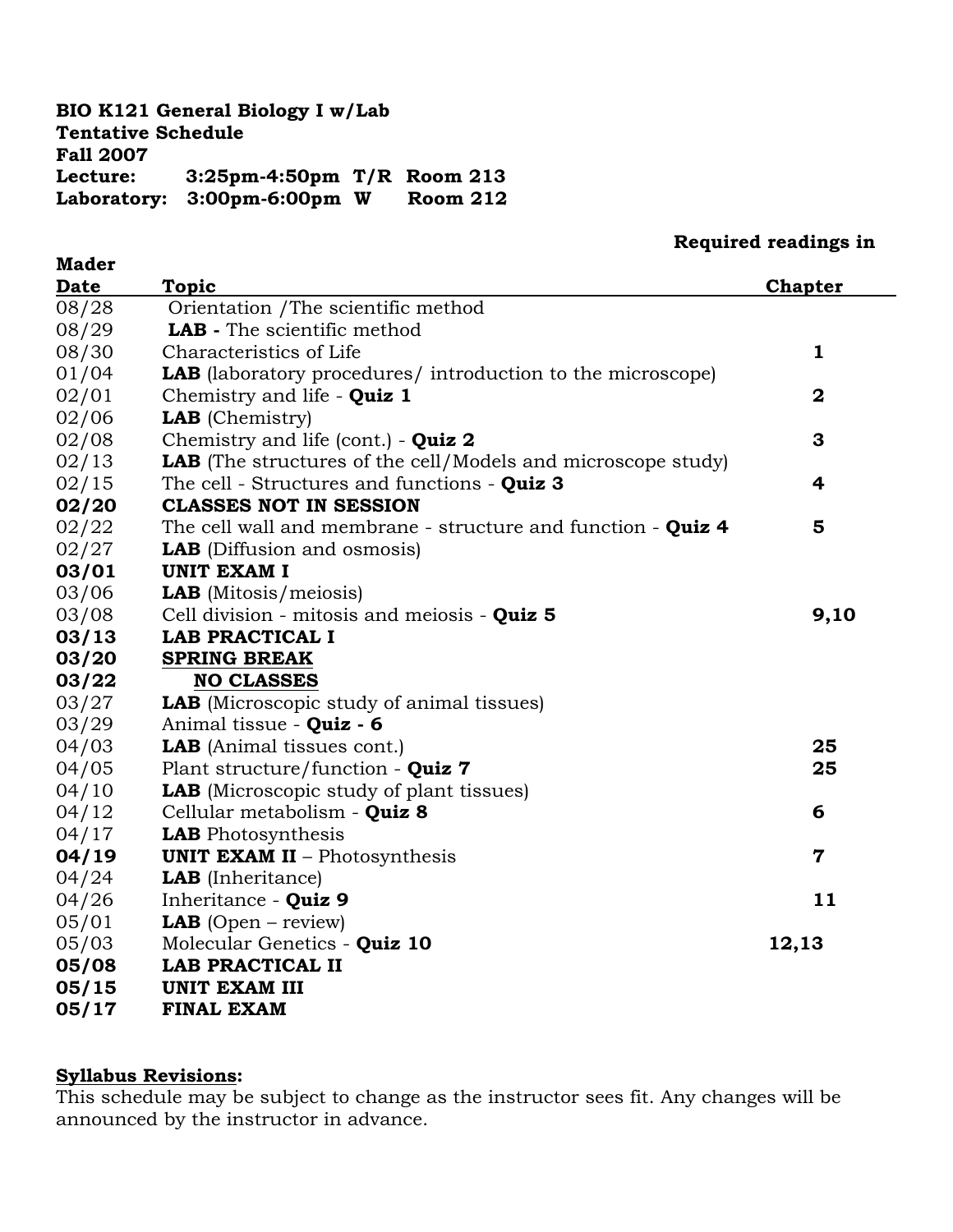### **Detailed Course Objectives – BIO K121:**

- **1)** The student will develop 'critical thinking skills' through the analysis of scientific data.
- **2)** The student will be able to describe the scientific methods through examples.
- **3)** The student will be able to list and describe the characteristics of life shared by all living organisms.
- **4)** The student will be able to identify the principle elements that make up living organisms, give their symbols and their biological importance.
- **5)** The student will demonstrate knowledge of ionic, covalent, and hydrogen bonding.
- **6)** The student will be able to list the types of organic and inorganic compounds common to all living organisms and describe the biological importance of each.
- **7)** The student will be able define pH in terms of the concentration of hydrogen ions and be able to identify any given pH as acid, base, or neutral.
- **8)** The student will be able to describe how pH changes are minimized by buffers.
- **9)** The student will demonstrate knowledge of the cell history.
- **10)** The student will be able to list the various organelles in a typical animal cell and a typical plant cell and explain the function of each organelle.
- **11)** The student will be able to explain the difference between plant and animal cells.
- **12)** The student will be able to list and explain the major differences between procaryotic and eucaryotic cells.
- **13)** The student will demonstrate knowledge of of the various mechanisms of passive and active transport systems related to the cell membrane.
- **14)** The student will demonstrate knowledge of the processes of cell division (mitosis and meiosis).
- **15)** The student will demonstrate knowledge of the major classes of plant and animal tissues, list the types of tissues in each class and describe their function.
- **16)** The student will be able define energy and state the laws of energy conservation.
- **17)** The student will be able to explain the photosynthesis process.
- **18)** The student will be able to define the term metabolism and explain the difference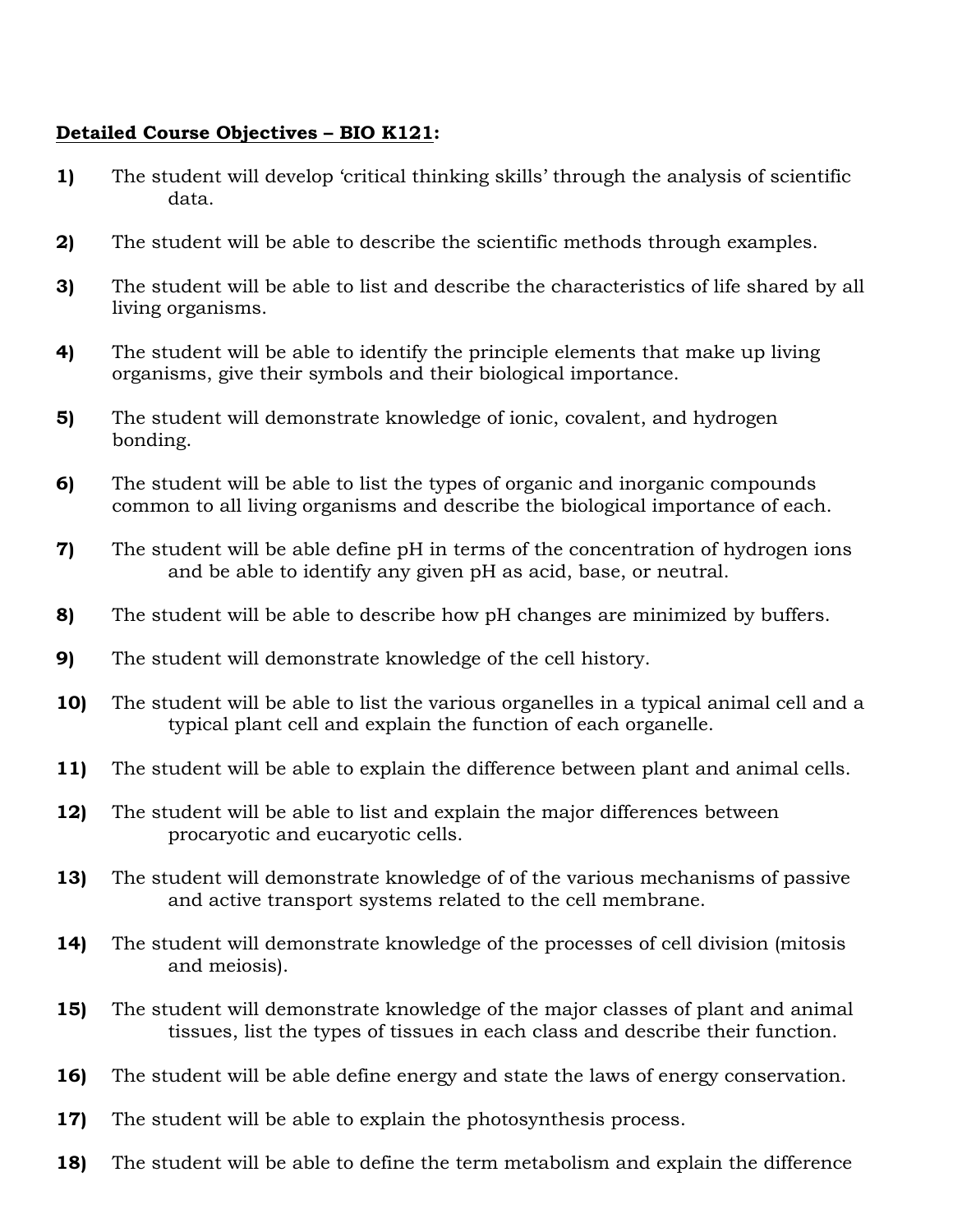between anabolic and catabolic metabolism.

### **Detailed Course Objectives (cont.)**

- **19)** The student will be able to define the term enzyme, list the principle properties of enzymes, and describe enzymatic action.
- **20)** The student will to demonstrate knowledge of chemical energy in cells and the cellular respiratory process.
- **21)** The student will be able to explain the role of chromosomes and genes in inheritance and describe how they are passed from one generation to the next.
- **22)** The student will be able to understand the relationship between meiosis.
- **23)** The student will demonstrate knowledge of the Mendelian Laws of genetics.
- **24)** The student will demonstrate knowledge of the various forms of gene interactions.
- **25)** The student will be able to discuss some common forms of human genetic diseases.
- **26)** The student will demonstrate knowledge of modern genetic concepts and molecular genetics (the role of DNA & RNA).
- **27)** The student will be able to explain the process of protein synthesis.

### **Detailed Course Outline – BIO K121**

**I** Introduction

### **Unit 1**

- - **A)** Early history and development of biology as a science
		- **1.** Biology as a science
		- **2.** The scientific method
	- **B)** The characteristics of life
		- **1.** Level of organization
		- **2.** Irritability (response to stimuli)
		- **3.** Adaptability
		- **4.** Growth
		- **5.** Movement
		- **6.** Metabolism
		- **7.** Reproduction
- **II** The chemistry of life
	- **A)** Matter
		- **1.** Composition
		- **2.** Forms
			- **a)** solids
			- **b)** liquids
			- **c)** gases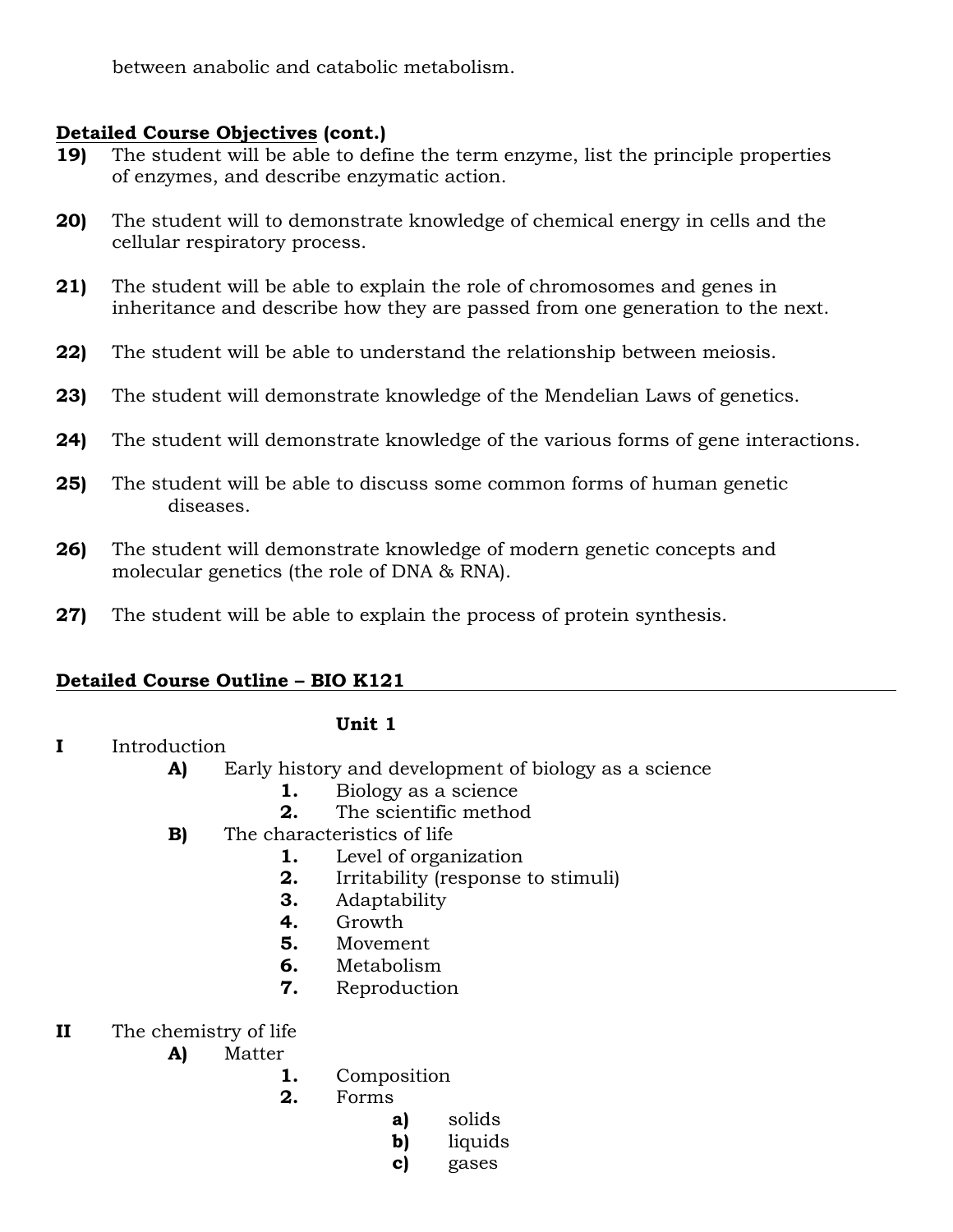- **3.** Elements common to all living organisms
	- **a)** carbon
	- **b)** nitrogen
	- **c)** oxygen
	- **d)** phosphorus
	- **e)** hydrogen
	- **f)** sulfur
	- **g)** calcium
	- **h)** sodium
	- **i)** chlorine
	- **j)** iron
	- **k)** magnesium + other trace elements
- **B)** How the elements differ
	- **1.** The atom and it's structure
		- **a)** protons
		- **b)** electrons
		- **c)** neutrons
	- **2.** Atomic numbers
	- **3.** Atomic masses (weights)
	- **4.** Isotopes
- **C)** Electron arrangement and energy levels
- **D)** Electron arrangement versus reactivity
	- **1.** Chemical bonding
		- **a)** ions and ionic bonding
		- **b)** covalent bonding
			- **1)** polar
			- **2)** non-polar
		- **c)** hydrogen bonding
	- **2.** Molecules
- **E)** Inorganic compounds important to living organisms
	- **1.** Acids
	- **2.** Bases
	- **3.** Salts
	- **3.** Water
- **F)** Organic compounds important to living organisms
	- **1.** Vitamins
	- **2.** Carbohydrates
	- **3.** Lipids
	- **4.** Proteins
	- **5.** Nulcleic acids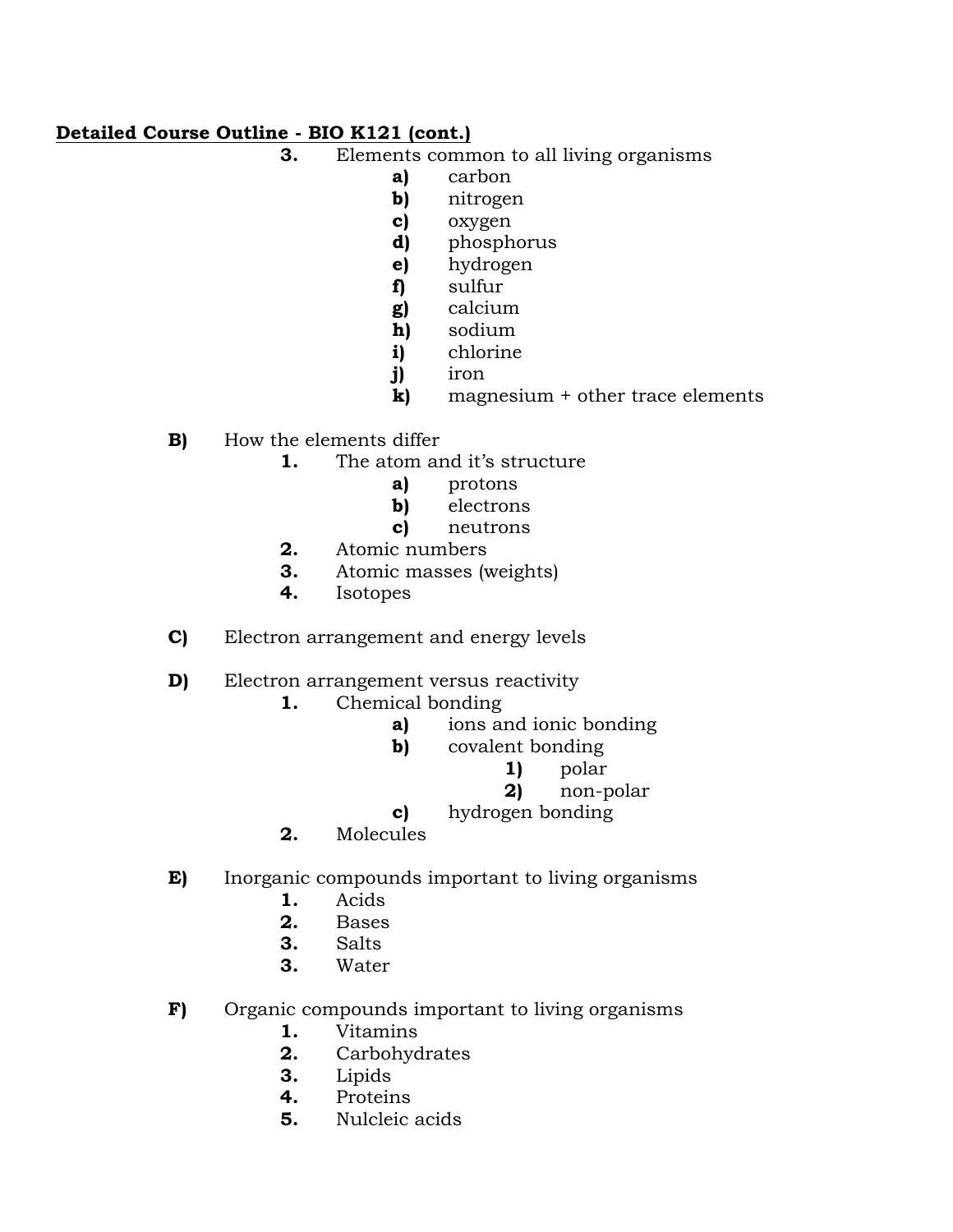**III** Cells

- **A)** The cell theory
- **B)** Cytoplasmic organelles (structure and function)
	- **1.** Endoplasmic reticulum
	- **2.** Golgi complex
	- **3.** Mitochondria
	- **4.** Lysosomes
	- **5.** Ribosomes
	- **6.** Centrioles
	- **7.** Plastids (Chloroplast)
- **C)** The cell nucleus
- **D)** Appendages of the cell
	- **1.** Flagella
	- **2.** Cilia
- **E)** The differences between plant and animal cells
- **F)** The differences between procaryotic and eucaryotic cells
- **G)** The cell membrane
	- **1.** Composition
	- **2.** Membrane transport mechanisms
		- **a)** diffusion
		- **b)** osmosis
		- **c)** dialysis
	- **2.** Membrane transport mechanisms (cont.)
		- **d)** facilitated diffusion
		- **e)** active transport
		- **f)** endocytosis
			- **1)** phagocytosis
			- **2)** pinocytosis
		- **g)** exocytosis
		- **h)** filtration
- **IV** Cellular reproduction
	- **A)** The cell's cycle of growth
		- **1.** Interphase
			- **a)** growth phase 1 or gap 1 phase
			- **b)** synthesis phase or s phase
			- **c)** growth phase 2 or gap 2 phase
		- **2.** Mitosis
			- **a)** prophase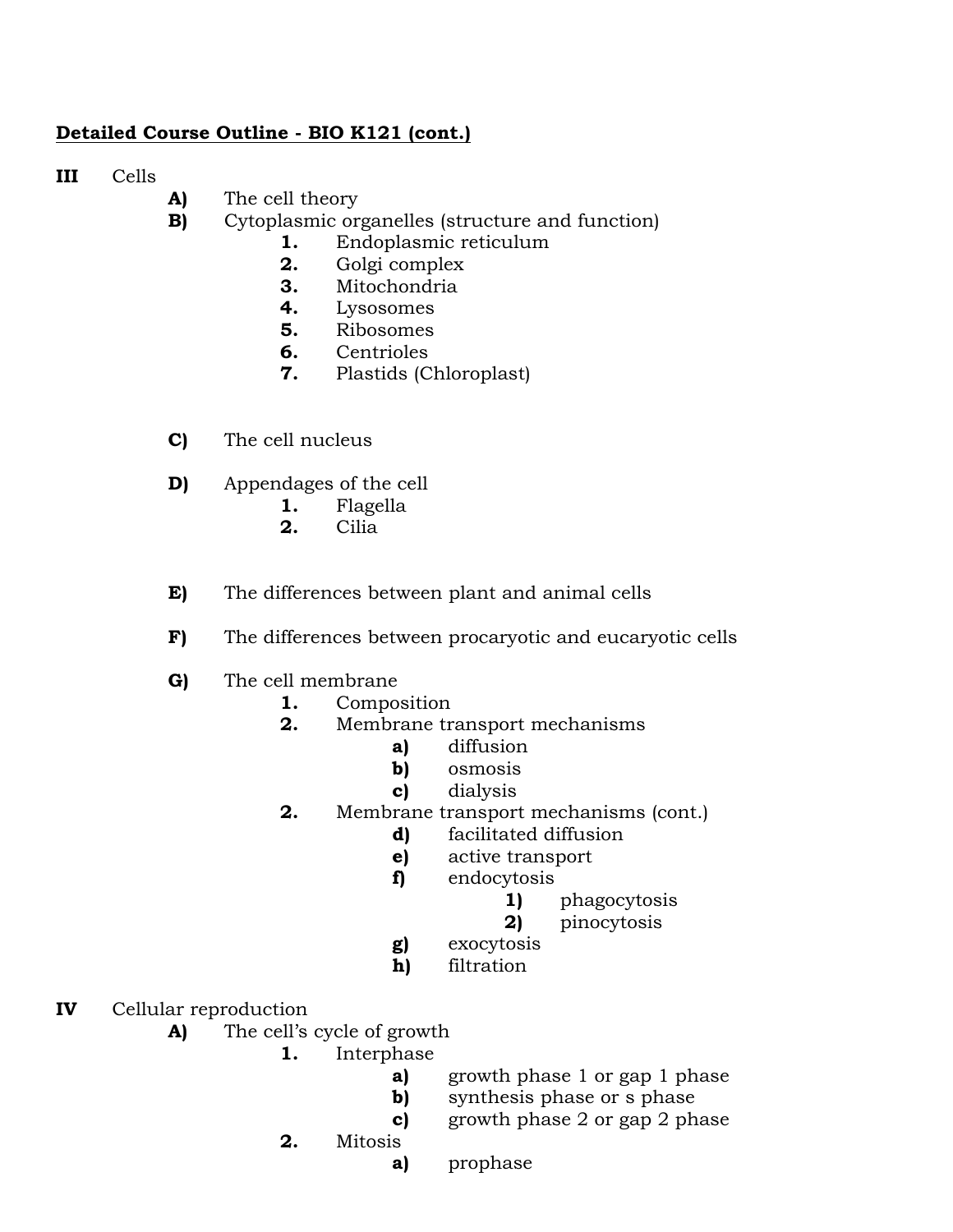- **b)** metaphase
- **c)** anaphase
- **d)** Telophase

- **B)** Meiosis
	- **1.** Reproductional division Meiosis I
		- **a)** prophase I
			- **b)** metaphase I
			- **c)** anaphase I
			- **d)** telophase I
	- **2.** Equational division Meiosis II
		- **a)** prophase II
		- **b)** metaphase II
		- **c)** anaphase II
		- **d)** telophase II
- **C)** Gametogenesis
	- **1.** spermatogenesis
	- **2.** oogenesis

### **Unit II**

- **I** The differentiation and specialization of cells (Histology)
	- **A)** Tissues (defined)
	- **B)** Major classes of animal tissues (structure and functions)
		- **1.** Epithelial tissues
			- **a)** simple squamous
			- **b)** simple cubodial
			- **c)** simple columnar
			- **d)** stratified squamous
			- **e)** stratified columnar
			- **f)** psuedo-stratified ciliated columnar
			- **g)** transitional
			- **2.** Connective tissues
				- **a)** loose connective
					- **1)** aerolar
					- **2)** adipose
				- **b)** dense connective
					- **1)** tendons
					- **2)** ligaments
			- **2.** Connective tissues (cont.)
				- **c)** special connective
					- **1)** blood
					- **2)** reticular tissue
					- **3)** cartilage
					- **4)** bones
			- **3.** Muscle tissue
				- **a)** smooth
				- **b)** cardiac
				- **c)** skeletal
			- **4.** Nervous tissue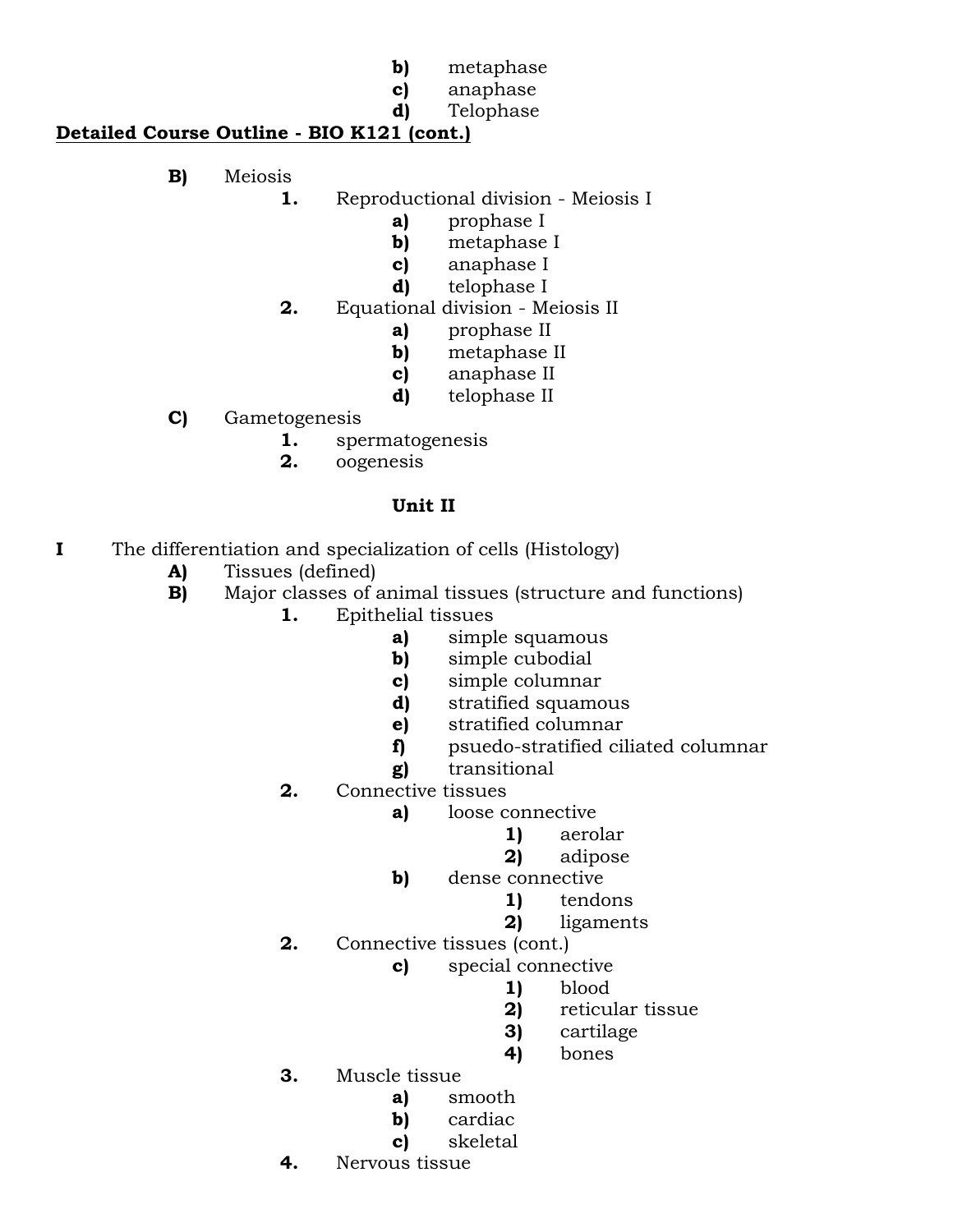- **a)** neurons
- **b)** neuroglial

- **C)** Membranes
	- **1.** Serous
	- **2.** Mucous
	- **3.** Cutaneous
	- **4.** Synovial

# **D)** The major classes of plant tissues (structure and function)

- **1.** Epidermal tissue
	- **a)** stoma
	- **b)** guard cells
- **2.** Vascular tissue
	- **a)** xylem
	- **b)** phloem
- **3.** Meristematic tissue
	- **a)** cambium cork cells
	- **b)** apical meristem
	- **c)** lateral meristem
- **4.** Fundamental tissues
	- **a)** parenchyma cells
	- **b)** chloroenchyma cells
	- **c)** collenchyma cells
	- **d)** sclerenchyma cells

# **II** Energy transformations

- **A)** Energy and chemical directions
	- **1.** The first law of thermodynamics
	- **2.** The second law of thermodynamics
- **B)** Cell energy molecule
	- **1.** ATP
- **C)** Metabolism
	- **1.** Anabolic reactions
	- **2.** Catabolic reactions
- **D)** Enzymes
	- **1.** Chemical properties
	- **2.** Action
	- **3.** Classification
	- **4.** Factors affecting enzymatic activity
- **F)** Photosynthesis
	- **1.** Essential factors of photosynthesis
		- **a)** carbon dioxide
		- **b)** water
		- **c)** light
		- **d)** chloroplast chlorophyll
	- **2.** The process of photosynthesis
		- **a)** the light reaction photophosphorylation
		- **b)** the calvin cyle carbon fixation (dark reaction)
- **G)** Cellular respiration
	- **1.** Glycolysis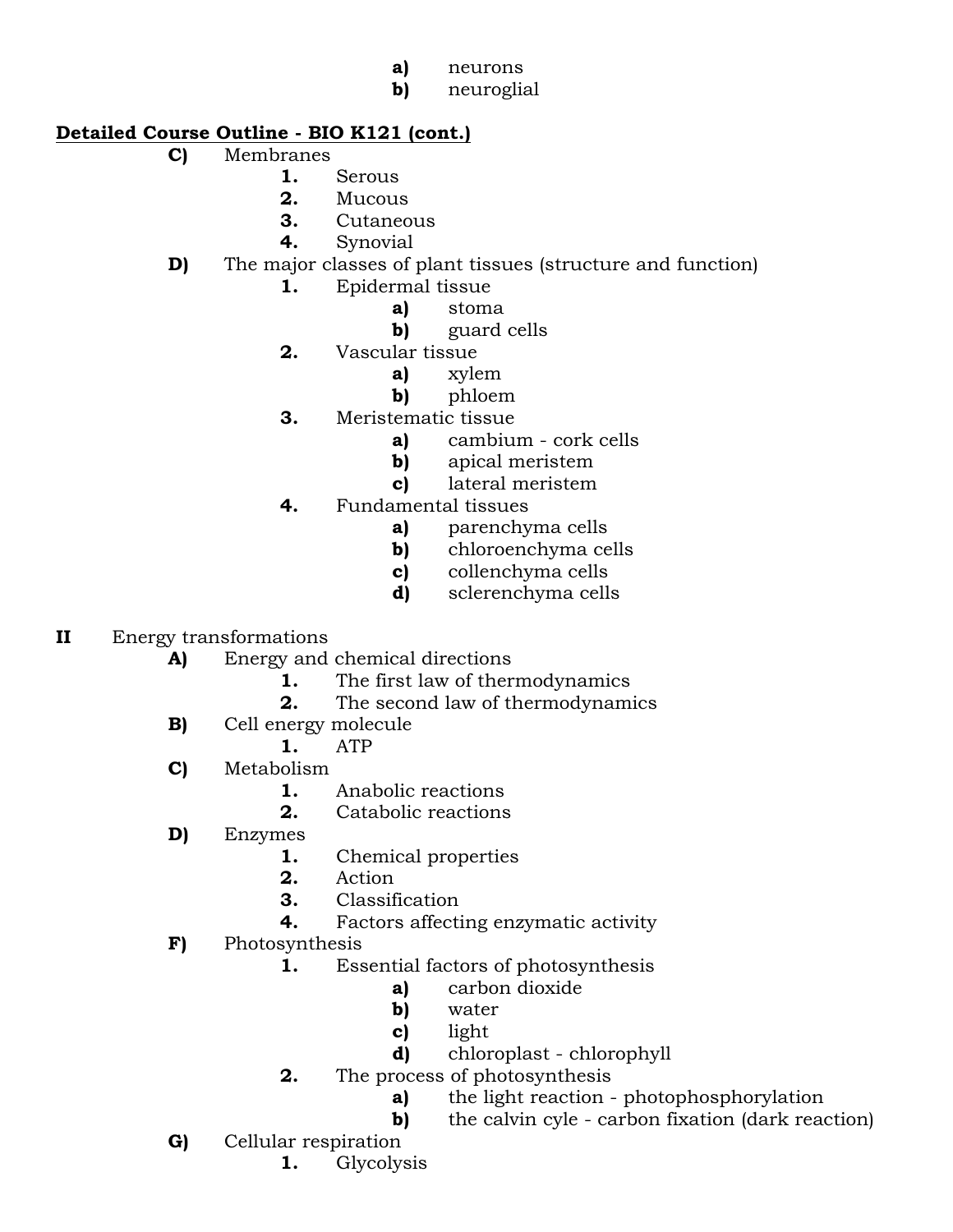- **2.** The Kreb's cycle
- **3.** The electron transport system
- **4.** Fermentation

### **Unit III**

- **I** Genetics
	- **A)** Meiosis and genetics
	- **B)** Mendal and his work
	- **C)** Terms
		- **1.** Chromosomes
		- **2.** Genes
		- **3.** Alleles
			- **a)** homozygous
			- **b)** heterzygous
		- **4.** Genotype
		- **5.** Phenotype
		- **6.** Dominance
		- **7.** Recessiveness
		- **8.** Epistasis
		- **9.** Parent or P 1 generation
		- **10.** First filial or F 1 generation
		- **11.** Hybrid
		- **12.** Second filial or F 2 generation
		- **13.** Incomplete dominance or co-dominance
	- **D)** The law of segregation
	- **E)** Monohybrid crosses
	- **F)** The law of independent assortment
	- **G)** Dihybrid crosses
		- **1.** The punnett square
			- **a)** genotypical ratios
			- **b)** phenotypical ratios
		- **2.** Probability
	- **H)** Back crosses
	- **I)** Test crosses
	- **J)** Gene interaction
		- **1.** Epistasis
		- **2.** Complementary genes
		- **3.** Supplementary genes
	- **K)** Quantitative inheritance
		- **1.** Multiple alleles
		- **2.** Polygenetic inheritance
	- **L)** Sex linked traits
		- **1.** The sex determining chromosomes
		- **2.** X linked genes
		- **3.** Y linked genes
	- **M)** The Hardy-Weinberg law
	- **N)** Linkage and chromosome mapping
	- **O)** Changes in chromosome numbers
		- **1.** Aneuploid cells